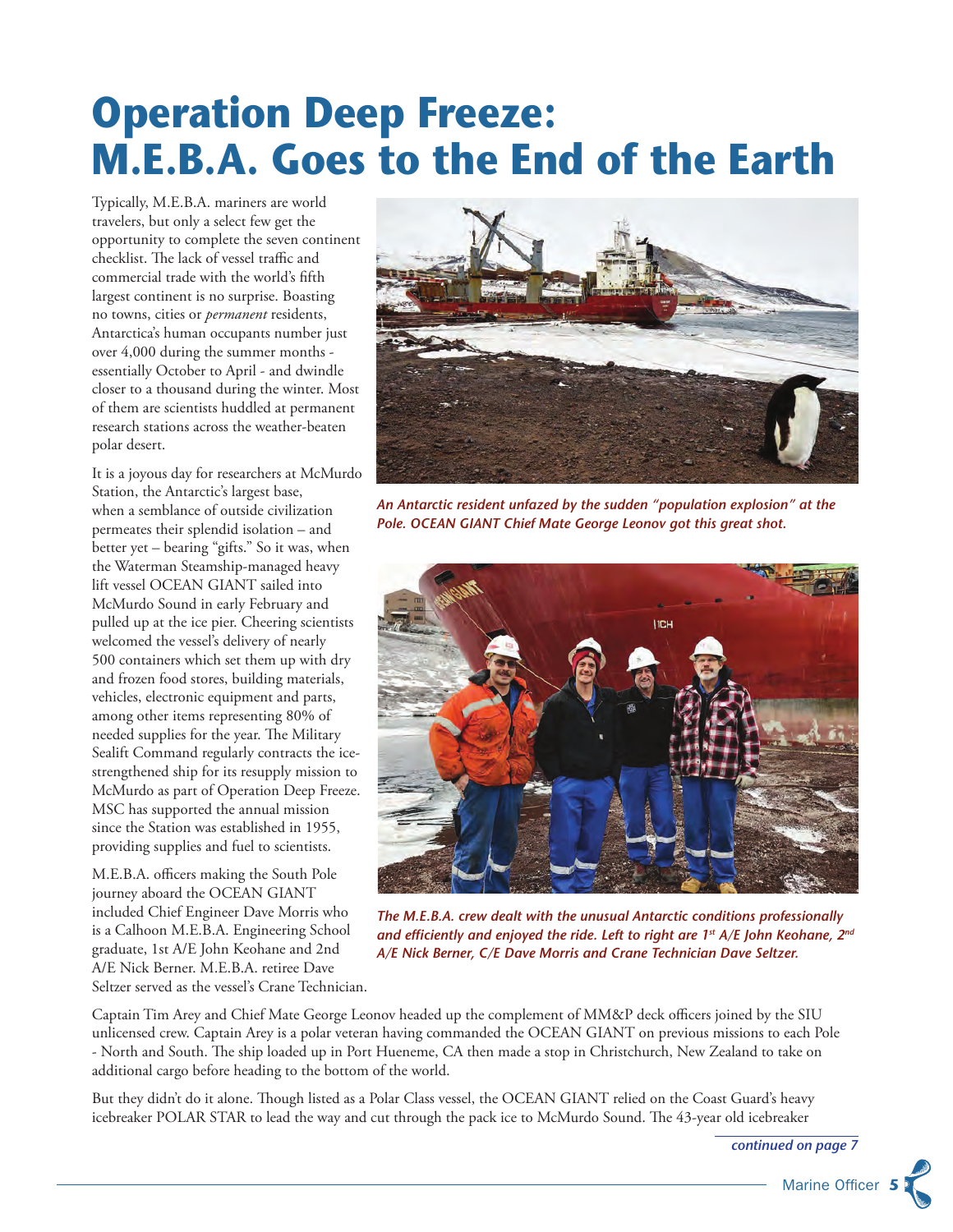## Operation Deep Freeze continued from page 5

performed yeoman's work by breaking through 16.5 nautical miles of ice, six to ten feet thick. But their mission was not without travails.

On its southerly journey, an overheating issue caused wiring damage to the aging icebreaker's electrical switchboard and one of the evaporators to make drinkable water failed. Soon after those challenges were addressed, ice operations ruptured the vessel's centerline shaft seal, and water flooded into the ship. Divers underneath the ship and engineers down below effected miraculous repairs in freezing water to get the 150-crew vessel moving again. Closer to McMurdo, the maintenance-intensive icebreaker suffered ship-wide power outages requiring the crew to re-energize the electrical system. The test of the Coast Guard crew's resolve and ship skills was rewarded when the icebreaker arrived at the Station at the southern end of Ross Island in late January greenlighting the subsequent arrival of the OCEAN GIANT days later.

Commissioned in 1976, the POLAR STAR is operating beyond its expected 30-year service life. Thankfully, long overdue plans to recapitalize the Coast Guard's overburdened fleet of icebreakers has finally gained traction and Congressionally-appropriated funds will enable the construction of up to three polar-class icebreakers over the next 8 years. POLAR STAR's long overdue replacement is set to "roll off the ways" at Pascagoula's VT Halter Marine by 2024.

Once the OCEAN GIANT was in place on the ice pier, cargo operations ramped up following a brief delay to wait out inclement weather. The crew was able to experience the Antarctic splendor during this rare opportunity and Chief Morris noted that they were permitted access to McMurdo Station. Shuttle buses connected them to the nearby "town" for McMurdo residents. "The South Pole is a fascinating place to see and experience," Chief Morris noted. "There are hiking trails available for the "locals" stationed at McMurdo and at Scott Base (New Zealand Military Base about two miles from McMurdo) as well as the vessel crew. Several of our crewmembers were able to hike on some of the trails while we were docked." Mt. Erebus, an active volcano, and Mt. Terror dominate the McMurdo landscape.

Interestingly, while much of America was gripped in the "Polar Vortex" which brought along sub-zero temps in certain areas, the OCEAN GIANT crew was enjoying balmy 30 degree weather at the Pole.

The M.E.B.A. Chief Engineer pointed out that, "some of our crewmembers were able to watch the Super Bowl live at McMurdo Station, but for us, instead of Super Bowl Sunday, it was Super Bowl Monday because McMurdo is 18 hours ahead of the US East Coast."

*continued on page 8*



*A Ford F-350 modified for the terrain at McMurdo.*



*The OCEAN GIANT at McMurdo's ice pier.*



*The OCEAN GIANT Engine Department for Operation Deep Freeze. The four from bottom left up are QMED Samuel Tayki, C/E Dave Morris, Reefer Tech Steve Mikel, and 1st A/E John Keohane. From bottom right up are Electrician Vladimir Loutaev, 2nd A/E Nick Berner, QMED Bobby Conner, QMED James Pascocello, and Crane Tech Dave Seltzer.*